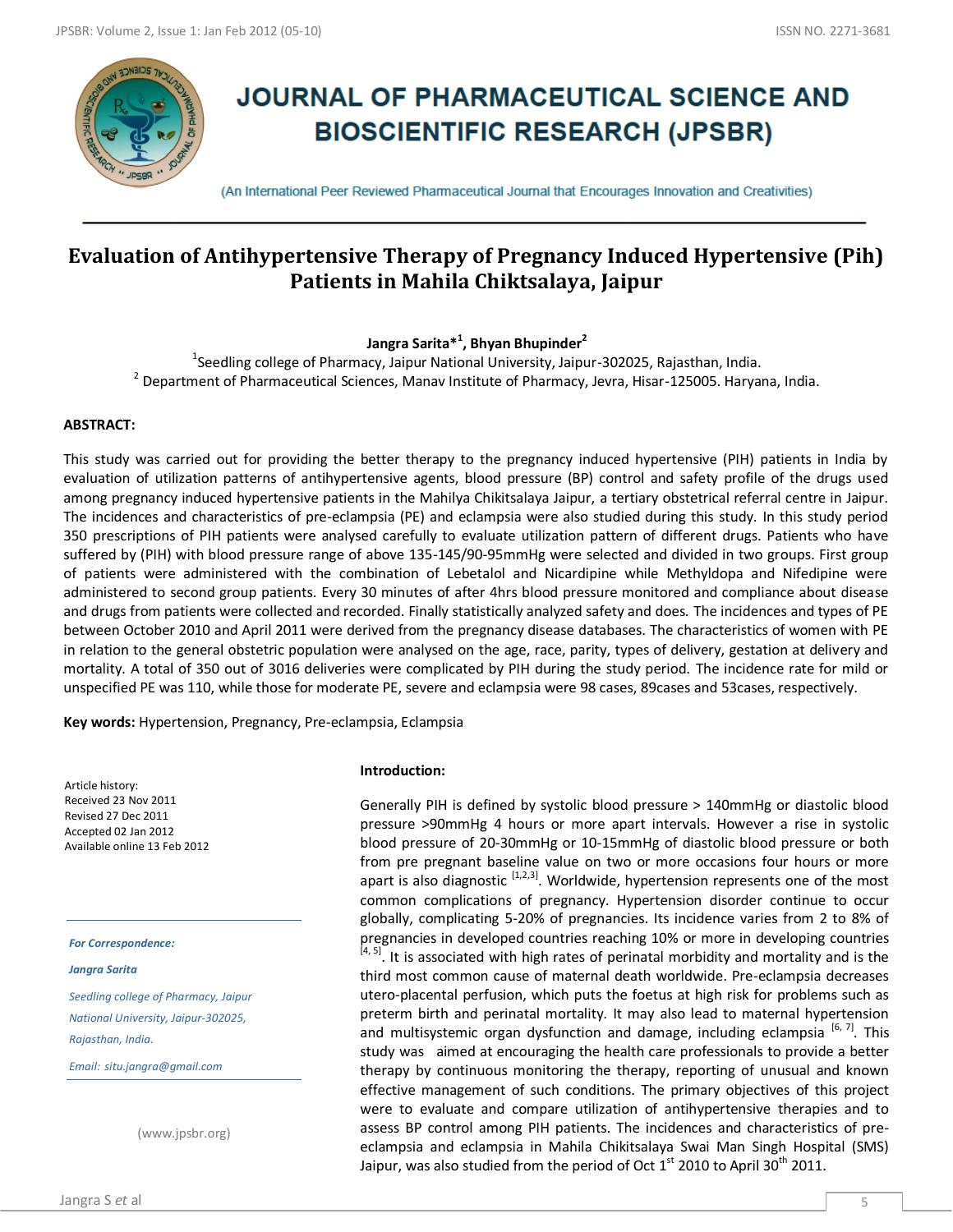#### **METHODS**

- 1. Designing and preparation of Performa.
- 2. Identification of patient (who have BP>140/95 mmHg)
- 3. Selection of patients (a) Inclusion criteria (b) Exclusion criteria
- 4. Data collection of clinical lab. Test, Blood, urine samples …..etc.
- 5. Analysis of the final data.
- **1. Designing and preparation of Performa:** The Performa we designed for Hypertensive patient which contain patient demographic data, present complaints, past history, allergy, lab test, diagnosis, therapeutic management, ADR etc. We should counselling the entire Hypertensive patient and get the details for completion of Performa.
- **2. Identification of patient:** The criteria for entry were a systolic BP of > 140 mmHg and or diastolic BP of > 95 mmHg sustained over 20 min informed consent is obtained for all patients. Supine BP readings were taken with standard sphygmomanometer.

## **3. Selection of patient:**

**(a) Inclusion criteria:** Subjects must fulfil all of the following criteria to be considered for included in this study.

- $\triangleright$  Subjects will provide written informed consent.
- $\triangleright$  Negative results of urine & blood test.
- $\triangleright$  No abnormalities found in laboratory parameters.
- $\triangleright$  New as well as follow-up cases of female outpatients visiting the Mahila Chikitsalaya (Gynaecology and Obestetrician department)
- $\triangleright$  Pregnant patients suffering from pregnancy induced hypertension.
- $\triangleright$  Primigravida and multigravida pregnant women.
- $\triangleright$  Pregnant women also have past history of hypertension and gestational hypertension

**b) Exclusion criteria:** The subject well is exuded based on the following criteria.

- $\triangleright$  Patient have excluded by predisposing disease like hypertension with diabetic mellitus, hypertension with bronchial asthma, hypertension with tuberculosis, thyroid diseases etc. Subjects incapable of understanding the informed consent
- $\triangleright$  Subject who have been on an abnormal diet during the do study period
- $\triangleright$  Patients with other co-morbid conditions.

Selected patients are divided in to two groups. Lebetalol with Nicardipine administered for first group of patient and second group of patient treated with Methyldopa and Nifedipine by orally. BP and pulse rate were monitored clinically during the study period of 8 hrs. All new symptoms and signs with in 12 hrs of treatment were recorded.

**4. Data collection:** During this procedure demographic data, standard physical examination with vital signs, clinical lab test on blood and urine samples, ECG and chest X-ray will be done.

| Prescribing pattern of the drugs in the hospital |                            |                            |                           |  |
|--------------------------------------------------|----------------------------|----------------------------|---------------------------|--|
| <b>Single</b>                                    | <b>Combinations</b>        |                            |                           |  |
| drugs                                            | Two drugs                  | Three drugs                | More than<br>three drugs  |  |
| Methyldopa                                       | Methyldopa,<br>Labetalol   | Nicardipine,<br>Methyldopa | Hydralazine<br>Nifedipine |  |
| Nicardipine                                      | Nicardipine,<br>Methyldopa |                            | Magnesium<br>sulphate,    |  |
| Labetalol                                        | Labetalol<br>Nicardipine   |                            |                           |  |
| Nifedipine                                       |                            |                            |                           |  |

**Table 2:** Active principle used in the hospital to treat PIH

| Name of<br>drugs                    | <b>Total</b><br>prescription | Monotherapy | Polytherapy |
|-------------------------------------|------------------------------|-------------|-------------|
| Methyldopa                          | 91                           | 8           | 83          |
| Labetalol                           | 69                           | 4           | 65          |
| <b>Nicardipine</b>                  | 62                           | 6           | 56          |
| <b>Nifedipine</b>                   | 58                           | 6           | 52          |
| <b>Hydralazine</b>                  | 11                           | 0           | 11          |
| Sodium<br><b>Nitropruside</b>       | 6                            | 0           | 6           |
| <b>Magnesium</b><br><b>Sulphate</b> | 53                           | ი           | 53          |

### **RESULTS AND DISCUSSION**

This study showed the type of prescription pattern used in the hospital which is shown in table 1. Patients with PIH were prescribed a total of 7 antihypertensive medications as shown in table 2, and other neutraceuticals, generally methyldopa, labetalol, nicardipine, nefidipine were prescribed among the PIH patient in the hospital. The most commonly prescribed antihypertensive agent were Adrenergic receptor alpha-2 agonists: Methyldopa, Mixed Alpha + Beta blockers: Labetalol, Nicardipine, nefidipine, hydralazine were also prescribed.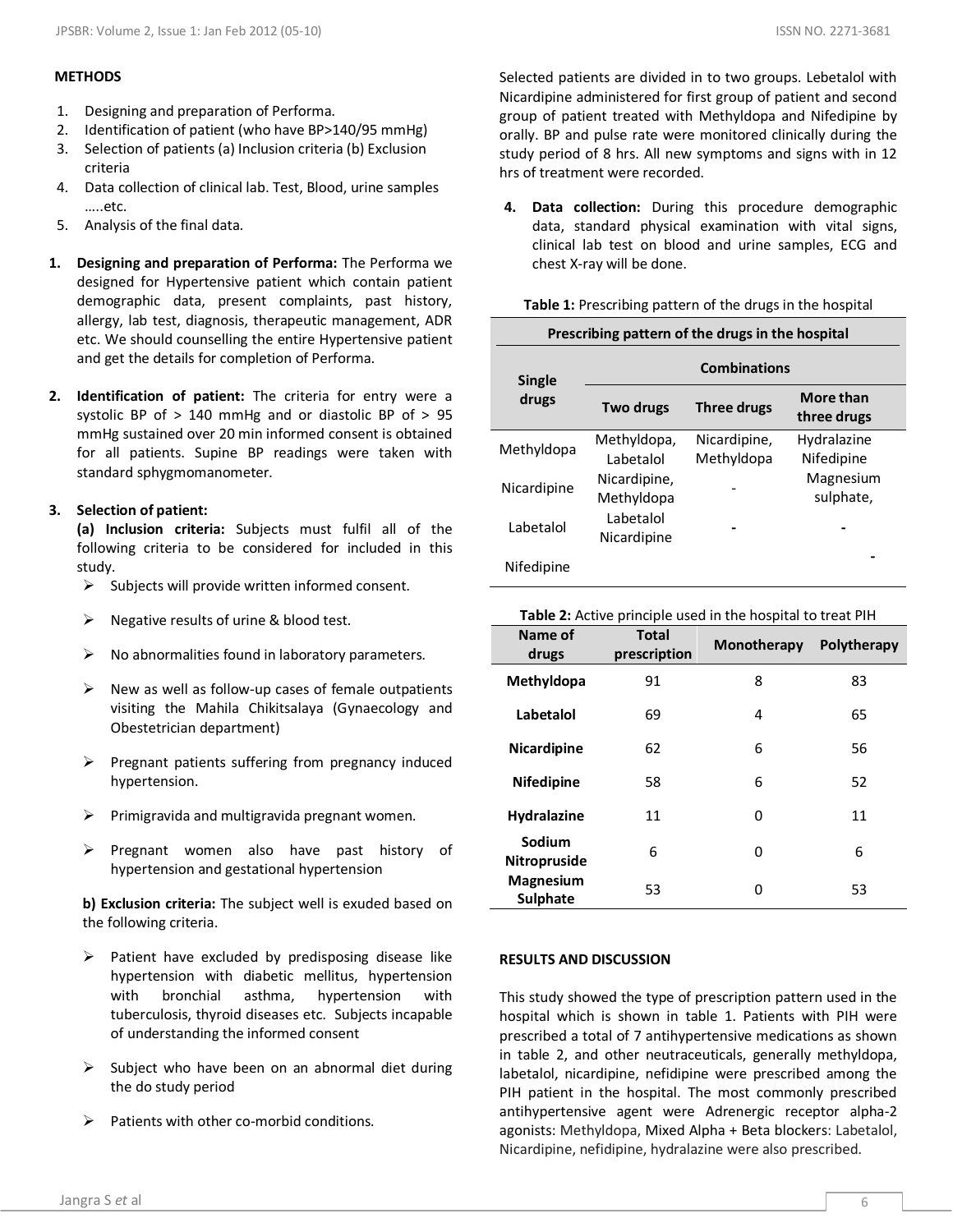**Table 3:** Drugs prescribed according to gestational age and B.P. range

| <b>Gestational</b><br>age<br>(weeks) | of<br>blood<br>Range<br>pressure (mm/Hg) | <b>Prescribed drugs</b>                                                     |
|--------------------------------------|------------------------------------------|-----------------------------------------------------------------------------|
| At 20 week                           | S/D 130-90                               | Methyldopa                                                                  |
| At <24 week                          | S/D 140-96                               | Methyldopa,<br>labetalol                                                    |
| 28-33 week                           | S/D150-100                               | Methyldopa,<br>nicardipine, labetalol                                       |
| 34-36 week                           | S/D160-110                               | Hydralazine,<br>nifedipine,<br>methyldopa,<br>nicardipine                   |
| >37 week                             | S180-200, D120-<br>130                   | Magnesium sulphate,<br>Methyldopa,<br>Labetalol, Nifedipine,<br>Nicardipine |

**Table 4:** BP range of the PIH patients before the administration of the combination of drugs (40 patients)

| <b>BP</b> range | reading<br><b>BP</b><br>(mmHg)<br>S/D | No.<br>patient | Percentage<br>(%) |
|-----------------|---------------------------------------|----------------|-------------------|
| Mild            | 135-145/90-95                         | 10             | 25%               |
| <b>Moderate</b> | 146-160/96-100                        | 18             | 45%               |
| <b>Severe</b>   | 161-175/101-105                       | 12             | 30%               |

Hydralazine and sodium nitropruside were given by intravascular route, only in severe cases. Magnesium sulphate was given to those patients, which were suffering from seizures or eclampsia. In monotherapy mostly methyldopa was prescribed and after that labetalol and nicardipine were prescribed to the pregnancy induced hypertensive patients. Observations for the kind of drugs prescribed at the different stages of gestational period is shown in table 3. At gestation age of 20 weeks and blood pressure S/D 130-90, methyldopa and age below 24 weeks on blood pressure S/D140-96 methyldopa and labetalol were the therapeutic agent of choice. Gestation week of 28-33 and blood pressure of S/D 150-100 methyldopa, nicardipine and labetalol were given to the PIH patients. If B.P. reaches up to S/D 160-110 that is severe condition at gestational age of 34-36 weeks then hydralazine (i.v) was given and nefidipine, methyldopa, nicardipine were continued. Blood pressure reaches S/D 180- 200/120-130 at gestation week 37 then patients suffering from convulsion and high risk of maternal death, to control that condition magnesium sulphate was prescribed and cesarean delivery was performed. Mostly this types of delivery were found to be pre-term delivery. Methyldopa, labetalol, nefidipine and nicardipine were continued.



**Figure 1:** For the efficacy of the combination of drugs before the administrations of combination of drugs

| <b>Table 5:</b> After the administration of combination of drug |
|-----------------------------------------------------------------|
| (Labetalol+Nicardipine) (20 patients)                           |

| <b>Combinations</b>               | <b>BP</b> reading<br>(mmHg)<br>S/D | No.<br>patients | Percentage<br>(%) |
|-----------------------------------|------------------------------------|-----------------|-------------------|
|                                   | 110-115/85-90                      |                 | 35%               |
| Labetalol +<br><b>Nicardipine</b> | 116-120/91-95                      | 6               | 30%               |
|                                   | 121-125/96-100                     | 5               | 25%               |
|                                   | 126-130/101-105                    |                 | 10%               |





| <b>Table 6:</b> After the administration of combination of drugs |
|------------------------------------------------------------------|
| (Methyldopa+Nefidipine) (20 patients)                            |

| <b>Combinations</b>        | BP reading (mmHg)<br>S/D | No.<br>patient | Percentage<br>(%) |
|----------------------------|--------------------------|----------------|-------------------|
|                            | 110-115/85-90            | 6              | 30%               |
| Methyldopa<br>+ Nefidipine | 116-120/91-95            | 5              | 25%               |
|                            | 121-125/96-100           | 5              | 25%               |
|                            | 126-130/101-105          | 4              | 20%               |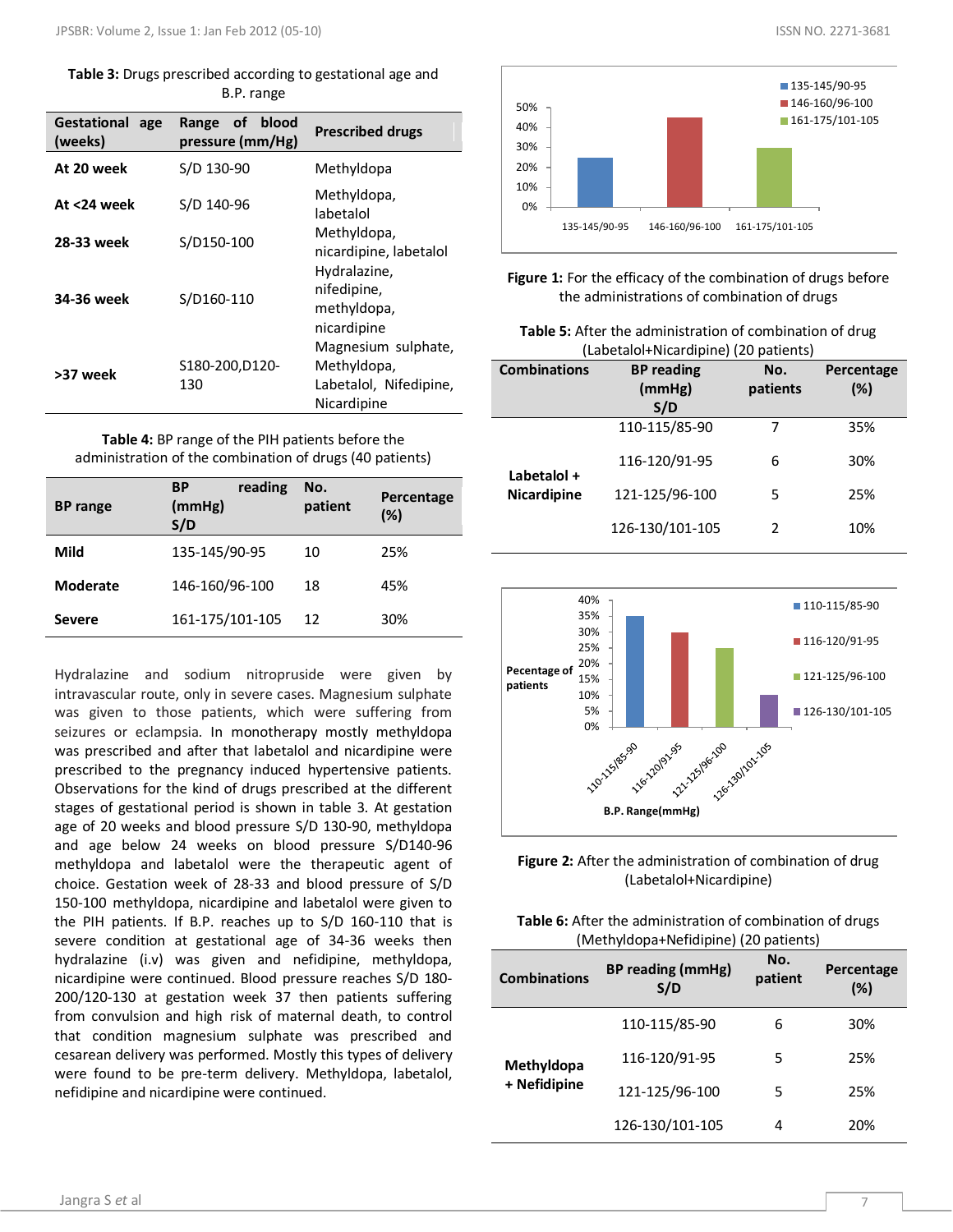

**Figure 3:** After the adminstration of combination of drugs (methyldopa+nefidipine)

| <b>Table 7:</b> Classification of patient according to types of pre- |
|----------------------------------------------------------------------|
| eclampsia and eclampsia                                              |

| <b>BP</b> range | <b>BP</b> reading<br>(mmHg)<br>S/D | No. patient | Percentage<br>(%) |
|-----------------|------------------------------------|-------------|-------------------|
| Mild            | 135-145/90-<br>95                  | 110         | 31.42%            |
| Moderate        | 146-160/96-<br>100                 | 98          | 28%               |
| <b>Severe</b>   | 161-175/101-<br>105                | 89          | 25.42%            |
| Eclampsia       | < 180/110                          | 53          | 15.14%            |

| Table 8: Incidence of PIH according to age of the patients |  |  |  |  |
|------------------------------------------------------------|--|--|--|--|
|------------------------------------------------------------|--|--|--|--|

| <b>No. Of Patients (Pregnant</b> |                     |       |                     |       |       |       |
|----------------------------------|---------------------|-------|---------------------|-------|-------|-------|
| Age                              | women)              |       |                     |       | Total | %     |
| (in yrs)                         | <b>PIH</b><br>$(+)$ | %     | <b>PIH</b><br>$(-)$ | %     |       |       |
| 18-21                            | 140                 | 40.00 | 726                 | 27.23 | 866   | 28.71 |
| $22 - 25$                        | 35                  | 10.00 | 613                 | 22.99 | 648   | 21.48 |
| $26 - 29$                        | 34                  | 9.70  | 646                 | 24.23 | 680   | 22.54 |
| 30-34                            | 38                  | 10.85 | 483                 | 18.11 | 521   | 17.27 |
| 35-38                            | 58                  | 16.56 | 145                 | 5.43  | 203   | 6.73  |
| 39-42                            | 45                  | 12.85 | 53                  | 1.98  | 98    | 3.24  |
| TOTAL                            | 350                 | 100.0 | 2666                | 100.0 | 3016  | 100.0 |

Drugs were preferred to be prescribed mostly in combination, as our study also revealed that the combination of labetalol and nicardipine was very effective in lowering the blood pressure as compared to the methyldopa and nefidipine. Table 4 and figure 1 shows the BP range of the PIH patients

patients were recorded after 30 min interval with reduction of systolic BP and diastolic BP this fall in SBP was significant not only after 30 mins but even at  $4<sup>th</sup>$  hr. 30% of patients were found to be 110-115/85-90 mmHg of BP after administration of methyldopa and nifedipine as shown in table 5 and figure 2. 35% patients BP reduced 110-115/85-90 mmHg after treated with combination of nicardipine and labetalol as shown in table 6 and figure 3. Thus, by using combination therapy, we can have efficacy and safety both going in the same direction, providing us with the two most important criteria in the management of pregnancy induced hypertension. The simplification of regimen of the antihypertensive agents is critical in the management of hypertension. Wherever possible, a fixed dose combination should be used by clinicians to simplify the dosing regimen. It has been shown that more rapid control of BP results in fewer cardiovascular events than BP controlled over longer periods of time. This improves patient compliance and decreases PIH, resulting in fewer events. More rapid control is always achieved by using combination therapy than can be achieved by monotherapy, even at higher doses. Another advantage of combination therapy is its ability to control BP similarly across all PIH patients. During the study period, 350 consecutive PIH hypertensive patients were identified. Distribution of patients based on BP control and number of antihypertensive medication utilized is shown in Figures and tables. The incidence rate for mild or unspecified PE was 110, while those for moderate PE, severe PE and eclampsia were 98 cases, 89 cases and 53 cases, respectively shown in table 7. Table 8 shows incidence of PIH according to age of the patients. Higher chance PIH were found below age of 21 and above 35 years as shown in figure 4. The risk of PE increased with maternal age from 4% or 140 cases below 21 years of age to 16.56% for 35-38 years. PIH occurs mostly in teenage and above 35 years. Table 9 shows incidence of PE increased with multiple pregnancies from 2.28% in singletons and 55.14% were found in primigravida pregnancy, 42.57% were in multigravida pregnancies. Table 10 shows complication due to pregnancy induced hypertension and it was observed caesarean section (CS) rate for PE cases were 62 out of 350. The proportion of prematurity or preterm birth were 35.14%, stillbirth rate 20%, neonatal death 11.71%, maternal mortality 5.42%, only 10% deliveries were found to be normal from a total of 350 patients as shown in figure 5. The babies from all the PE cases were of low birth weight and premature also having some abnormalities and which were under observation for a specific required time period.

before the administration of the combination of drugs. All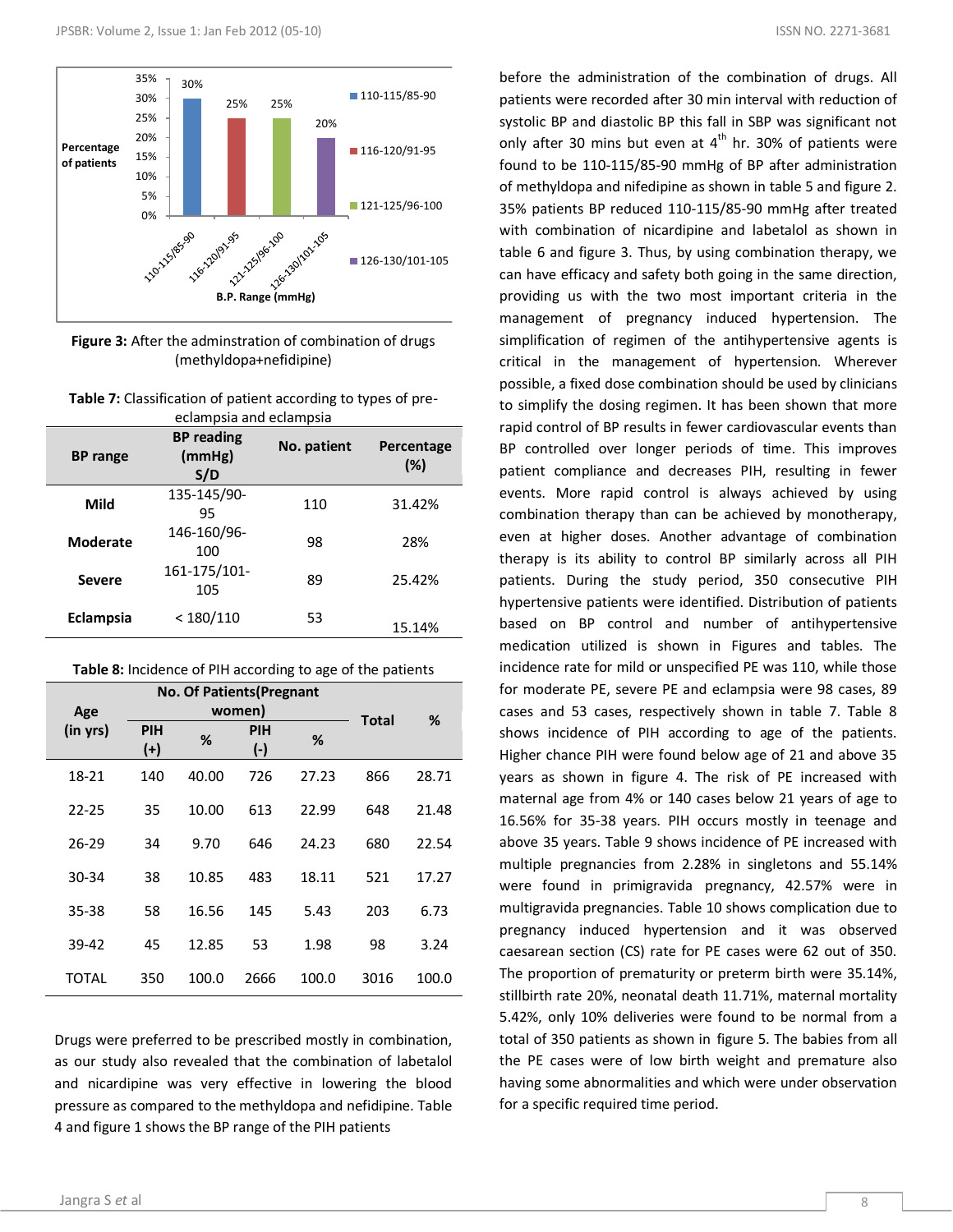

**Figure 4:** Incidence of PIH according to age of the patients

**Table 9**: Incidence of PIH according to stage of pregnancy

| .o-<br>r - -o                                    |                          |                |
|--------------------------------------------------|--------------------------|----------------|
| <b>Pregnant women</b>                            | Number of<br>patients(n) | Percentage (%) |
| Primigravida                                     | 193                      | 55.14          |
| Multigravida                                     | 149                      | 42.57          |
| <b>Multiple</b><br>pregnancy but<br>primigravida | 8                        | 2.28           |
| Total                                            | 350                      | 100            |

**Table 10:** Complication due to pregnancy induced hypertension (PIH).

| <b>Complications</b>         | No. of cases | Percentage |
|------------------------------|--------------|------------|
| Maternal<br><b>Mortality</b> | 19           | 5.42       |
| <b>Stillbirth</b>            | 70           | 20         |
| Neonatal death               | 41           | 11.71      |
| <b>Preterm Birth</b>         | 123          | 35.14      |
| <b>Cessarian Delivery</b>    | 62           | 17.71      |
| <b>Normal Delivery</b>       | 35           | 10         |



**Figure 5:** Complication due to pregnancy induced hypertension (PIH).

| Table 11: Socio-demographic data of patients |                               |  |  |  |
|----------------------------------------------|-------------------------------|--|--|--|
| (PIH) Patient Characteristics                | <b>Number of Patients (%)</b> |  |  |  |
| <b>Education Level</b>                       |                               |  |  |  |
| Uneducated                                   | 21 (6%)                       |  |  |  |
| <b>Below matriculation</b>                   | 56 (16 %)                     |  |  |  |
| Matriculation                                | 98 (28%)                      |  |  |  |
| High Secondary                               | 121(34.52%)                   |  |  |  |
| Graduate                                     | 35 (10%)                      |  |  |  |

**Family Income (Monthly)**

| <b>Below 5000</b> | 69 (19%)     |
|-------------------|--------------|
| 5000 -10000       | 105 (30%)    |
| 10,000 - 15000    | 150 (42.85%) |
| Above 15000       | 26 (7.42%)   |

Post Graduate 19 (5.44%)



**Figure 6:** Socio-demographic data of patients

Obesity were found in 26.57% patients, patients in which family history play a role for pregnancy induced hypertension were 24.57%, weight more than 100 kg were found in 29.14% patients, unknown reasons of PIH were in 19.71% patients. Table 11 reveal the socio demographic data of the patients, figure 6 showed that uneducated patients were 6%, below matriculation, matriculation, high secondary, graduate and post graduate were 16%, 28%, 34.52%, 10%, and 5.44% respectively. The incidence of PE was 11.6% of total deliveries. PE risk was increased with age, primiparity, multiple pregnancies. PE was associated with as higher prematurity, low birth weight and higher perinatal mortality. The incidence of eclampsia was 15.14%, while PE is still common with incidences remaining relatively static over the last halfcentury,